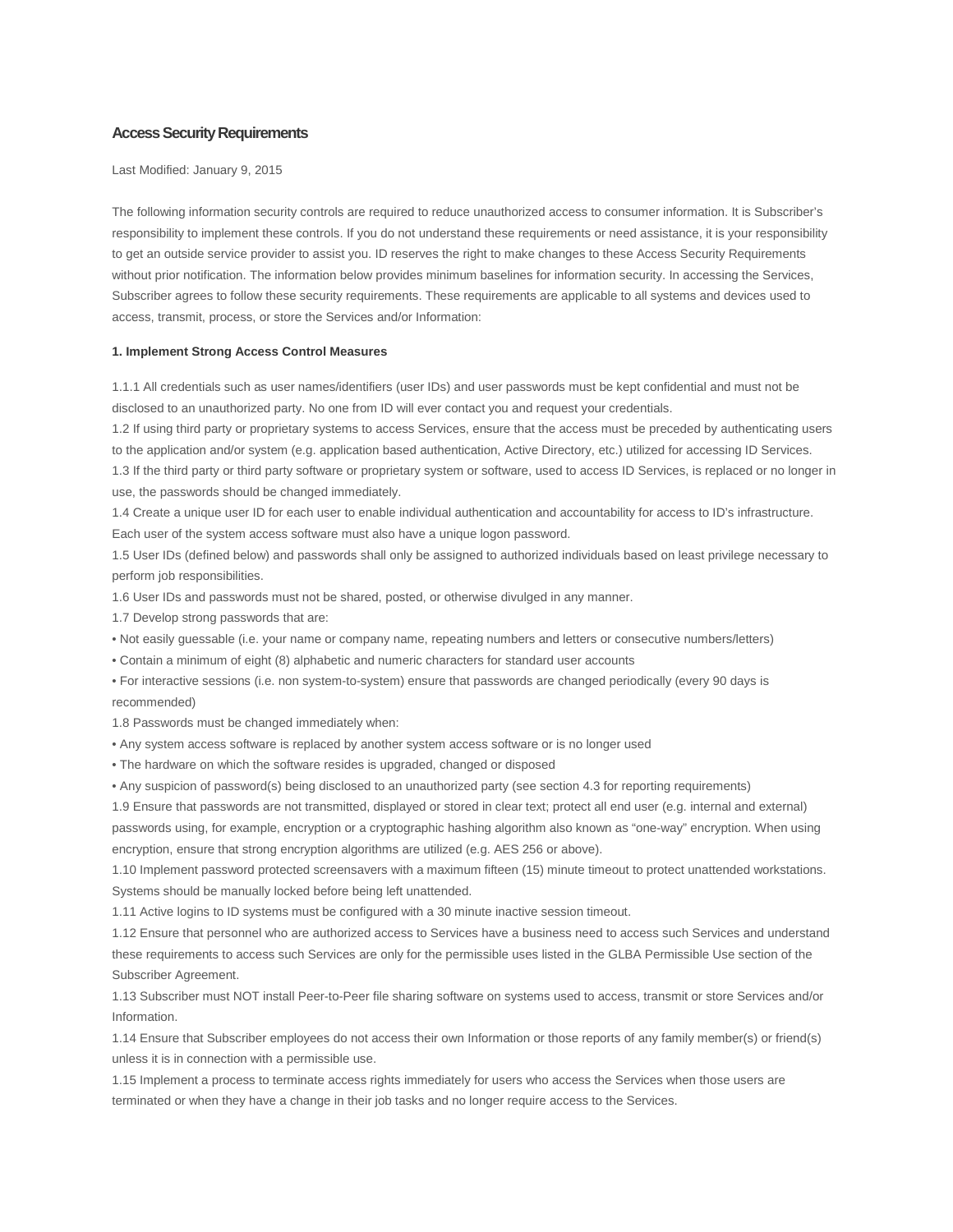1.16 Implement a process to perform periodic user account reviews to validate whether access is needed as well as the privileges assigned.

1.17 Implement a process to periodically review user activities and account usage, ensure the user activities are consistent with the individual job responsibility, business need, and in line with contractual obligations.

1.18 Implement physical security controls to prevent unauthorized entry to Subscriber's facility and access to systems used to obtain the Services. Ensure that access is controlled with badge readers, other systems, or devices including authorized lock and key.

# **2. Maintain a Vulnerability Management Program**

2.1 Keep operating system(s), firewalls, routers, servers, personal computers (laptops and desktops) and all other systems current with appropriate system patches and updates.

2.2 Configure infrastructure such as firewalls, routers, servers, tablets, smart phones, personal computers (laptops and desktops), and similar components to industry best security practices, including disabling unnecessary services or features, and removing or changing default passwords, IDs and sample files/programs, and enabling the most secure configuration features to avoid unnecessary risks.

2.3 Implement and follow current best security practices for computer virus detection scanning services and procedures:

• Use, implement and maintain a current, commercially available anti-virus software on all systems, if applicable anti-virus technology exists. Anti-virus software deployed must be capable to detect, remove, and protect against all known types malicious software such as viruses, worms, spyware, adware, Trojans, and root-kits.

• Ensure that all anti-virus software is current, actively running, and generating audit logs; ensure that anti-virus software is enabled for automatic updates and performs scans on a regular basis.

• If you suspect an actual or potential virus infecting a system, immediately cease accessing the system and do not resume the inquiry process until the virus has been eliminated.

# **3. Protect Data**

3.1 Develop and follow procedures to ensure that data is protected throughout its entire information lifecycle (from creation, transformation, use, storage and secure destruction) regardless of the media used to store the data (i.e., tape, disk, paper, etc.). 3.2 ID's Information is classified confidential and must be secured in accordance with the requirements mentioned in this document at a minimum.

3.3 Procedures for transmission, disclosure, storage, destruction and any other information modalities or media should address all aspects of the lifecycle of the Information.

3.4 Encrypt all ID's Information when stored electronically on any system including but not limited to laptops, tablets, personal computers, servers, databases using strong encryption such AES 256 or above.

3.5 ID's Information must not be stored locally on smart tablets and smart phones such as iPads, iPhones, Android based devices, etc.

3.6 When using smart tablets or smart phones to access ID's Services, ensure that such devices are protected via device passcode. 3.7 Applications utilized to access ID's Services via smart tablets or smart phones must protect data while in transmission such as SSL protection and/or use of VPN, etc.

3.8 Only open email attachments and links from trusted sources and after verifying legitimacy.

3.9 When no longer in use, ensure that hard-copy materials containing Information are crosscut shredded, incinerated, or pulped such that there is reasonable assurance the hard-copy materials cannot be reconstructed.

3.10 When no longer in use, electronic media containing Information is rendered unrecoverable via a secure wipe program in accordance with industry-accepted standards for secure deletion, or otherwise physically destroying the media (for example, degaussing).

# **4. Maintain an Information Security Policy**

4.1 Develop and follow a security plan to protect the confidentiality and integrity of personal consumer information as required under the GLB Safeguards Rule.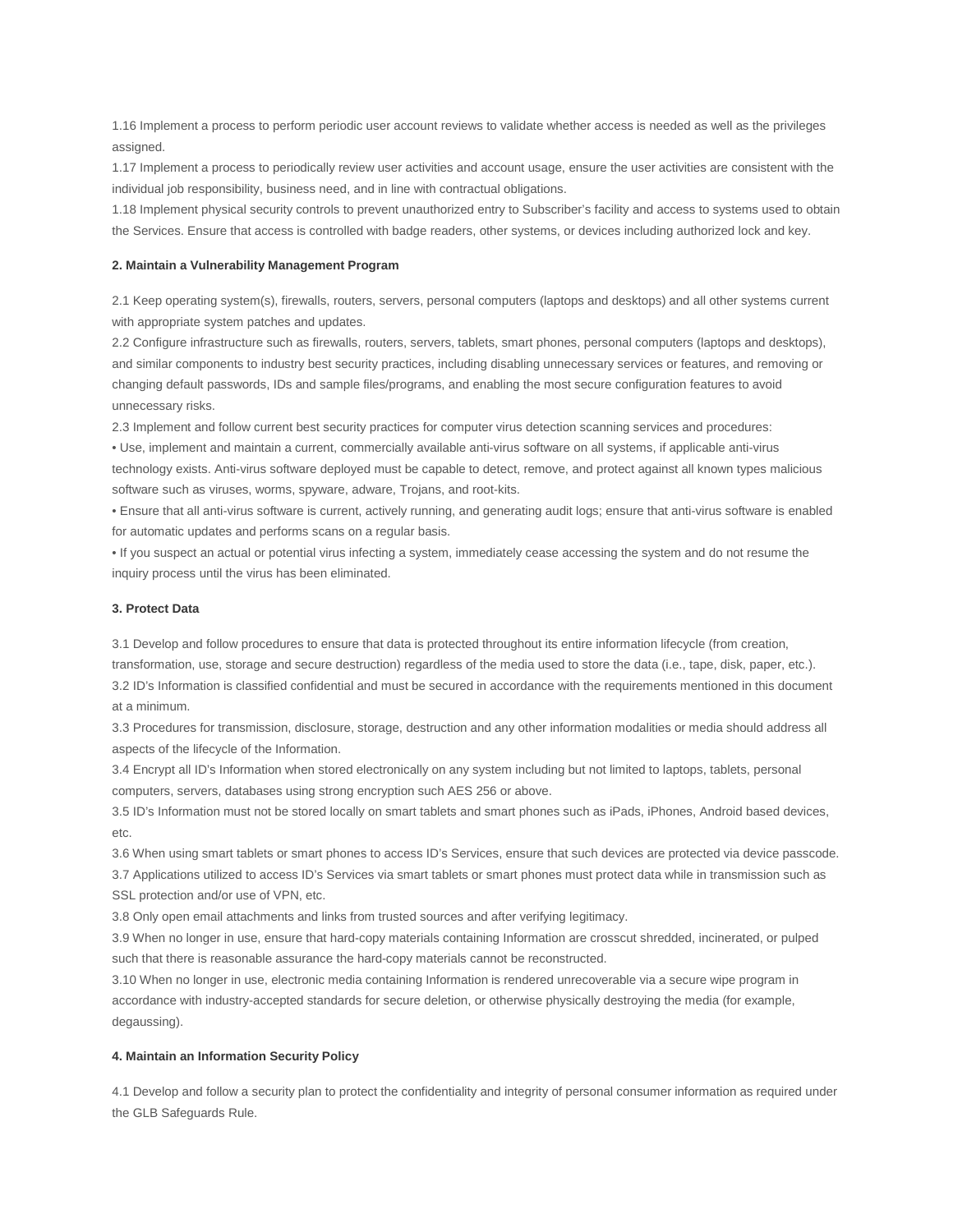4.2 Suitable to complexity and size of the organization, establish and publish information security and acceptable user policies identifying user responsibilities and addressing requirements in line with this document and applicable laws and regulations. 4.3 Establish processes and procedures for responding to security violations, unusual or suspicious events and similar incidents to limit damage or unauthorized access to information assets and to permit identification and prosecution of violators.

4.4 Implement appropriate measures to dispose of any Information that will protect against unauthorized access or use of that Information.

4.5 Implement and maintain ongoing mandatory security training and awareness sessions for all staff to underscore the importance of security in the organization.

# **5. Build and Maintain a Secure Network**

5.1 Protect Internet connections with dedicated, industry-recognized firewalls that are configured and managed using industry best security practices.

5.2 Internal private Internet Protocol (IP) addresses must not be publicly accessible or natively routed to the Internet. Network address translation (NAT) technology should be used.

5.3 Administrative access to firewalls and servers must be performed through a secure internal wired connection only.

5.4 Any stand-alone computers that directly access the Internet must have a desktop firewall deployed that is installed and configured to block unnecessary/unused ports, services, and network traffic.

5.5 Change vendor defaults including but not limited to passwords, encryption keys, SNMP strings, and any other vendor defaults. 5.6 For wireless networks connected to or used for accessing or transmission of ID's Services/Information, ensure that networks are configured and firmware on wireless devices updated to support strong encryption (for example, IEEE 802.11i) for authentication and transmission over wireless networks.

5.7 When using service providers (e.g. software providers) to access Services, access to third party tools/services must require multi-factor authentication.

# **6. Regularly Monitor and Test Networks**

6.1 Perform regular tests on information systems (port scanning, virus scanning, internal/external vulnerability scanning). Ensure that issues identified via testing are remediated according to the issue severity (e.g. fix critical issues immediately, high severity in 15 days, etc.)

6.2 Ensure that audit trails are enabled and active for systems and applications used to access, store, process, or transmit Services/Information; establish a process for linking all access to such systems and applications. Ensure that security policies and procedures are in place to review security logs on daily or weekly basis and that follow-up to exceptions is required.

6.3 Use current best practices to protect telecommunications systems and any computer system or network device(s) used to access Services. These controls should be selected and implemented to reduce the risk of infiltration, hacking, access penetration or exposure to an unauthorized third party by:

• protecting against intrusions (including operating systems and software); and

• securing the computer systems and network devices.

# **7. Mobile and Cloud Technology**

7.1 Storing Information on mobile devices is prohibited.

7.2 When using cloud providers to access, transmit, store, or process Services/Information, ensure that:

• Appropriate due diligence is conducted to maintain compliance with applicable laws and regulations and contractual obligations.

• Cloud providers must have gone through independent audits and are compliant with one or more of the following standards, or a current equivalent as approved/recognized by Interactive Data:

- ISO 27001
- PCI DSS
- EI3PA
- SSAE 16 SOC 2 or SOC3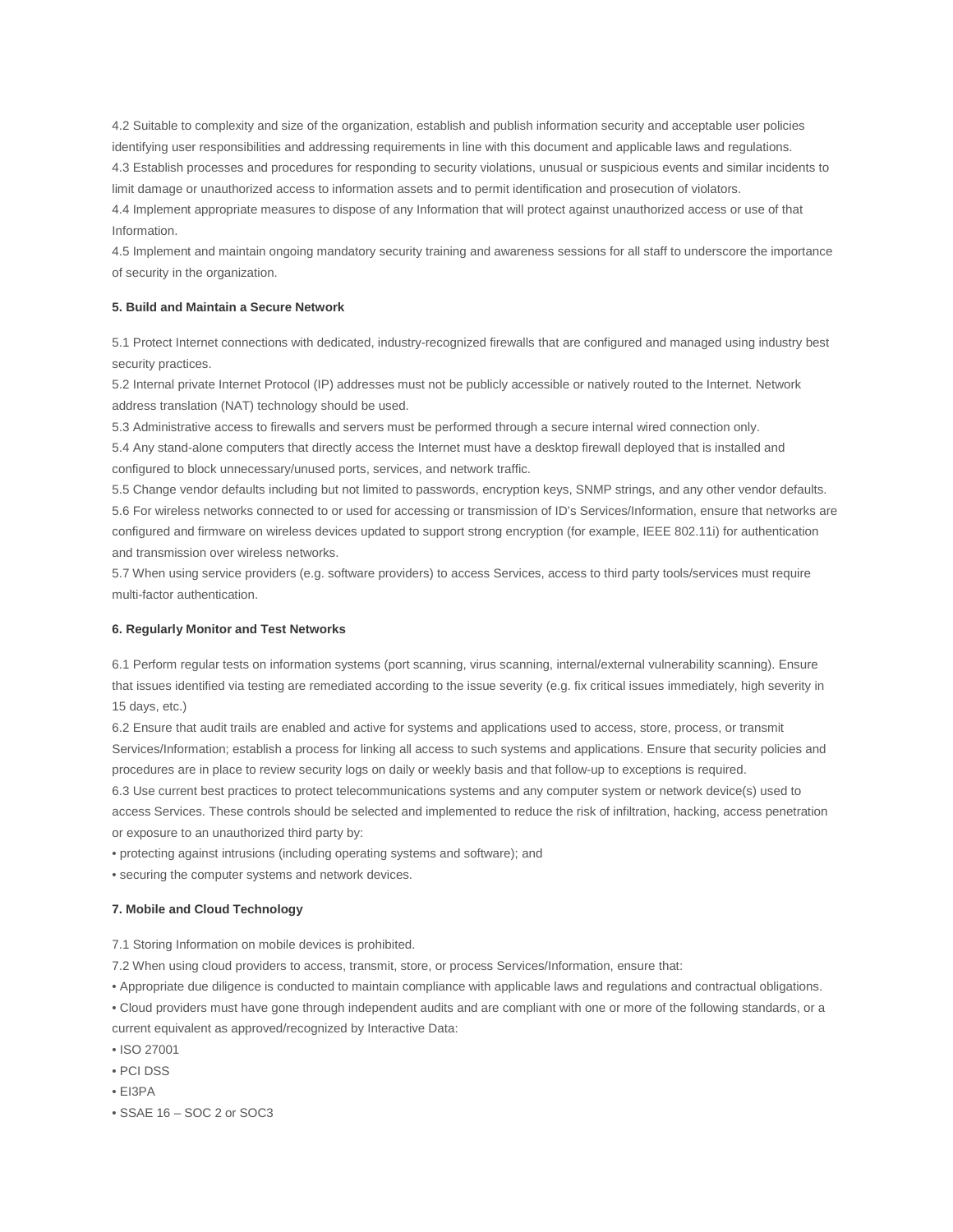• FISMA

• CAI / CCM assessment

# **8. General**

8.1 ID may from time to time audit the security mechanisms Subscriber maintains to safeguard access to Services/Information, systems and electronic communications. Audits may include examination of systems security and associated administrative practices.

8.2 In cases where the Subscriber is accessing Services/Information via third party software, Subscriber agrees to make available to ID upon request, audit trail information and management reports generated by the vendor software, regarding Subscriber Authorized Users (defined below).

8.3 Subscriber shall be responsible for and ensure that third party software, which accesses Services, is secure, and protects this vendor software against unauthorized modification, copy and placement on systems which have not been authorized for its use. 8.4 Subscriber shall conduct software development (for software which accesses Services; this applies to both in-house or outsourced software development) based on the following requirements:

8.4.1 Software development must follow industry known secure software development standard practices such as OWASP adhering to common controls and addressing top risks.

8.4.2 Software development processes must follow secure software assessment methodology which includes appropriate application security testing (for example: static, dynamic analysis, penetration testing) and ensuring vulnerabilities are remediated. 8.4.3 Software solution server/system should be hardened in accordance with industry and vendor best practices such as Center for Internet Security (CIS) benchmarks, NIS, NSA, DISA and/or other.

8.5 Reasonable access to audit trail reports of systems utilized to access Services shall be made available to ID upon request, for example during breach investigation or while performing audits.

8.6 Services requests from Subscriber to ID must include the IP address of the device from which the request originated (i.e., the requesting client's IP address), where applicable.

8.7 Subscriber shall report actual security violations or incidents that impact ID to ID within twenty-four (24) hours or per agreed contractual notification timeline. Subscriber agrees to provide notice to ID of any confirmed security breach that may involve Services/Information, to the extent required under and in compliance with applicable law. Telephone notification is preferred at 678- 584-5252; Email notification will be sent to Incident@id-info.com.

8.8 Subscriber acknowledges and agrees that Subscriber (a) has received a copy of these requirements, (b) has read and understands Subscriber's obligations described in the requirements, (c) will communicate the contents of the applicable requirements contained herein, and any subsequent updates hereto, to all employees that shall have access to Services/Information, and (d) will abide by the provisions of these requirements when accessing Services/Information.

8.9 Subscriber understands that its use of ID networking and computing resources may be monitored and audited by ID, without further notice.

8.10 Subscriber acknowledges and agrees that it is responsible for all activities of its Authorized Users, and for assuring that mechanisms to access Services/Information are secure and in compliance with its Subscriber Agreement.

8.11 When using third party service providers to access, transmit, or store Services/Information, additional documentation may be required by ID.

# **Internet Delivery Security Requirements**

In addition to the above, the following requirements apply where Subscriber is provided access to Services via the Internet ("Internet Access").

#### **General requirements**

1. Subscriber shall designate in writing, an employee to be its Head Security Designate (defined below), to act as the primary interface with ID on systems access related matters. The Subscriber's Head Security Designate will be responsible for establishing,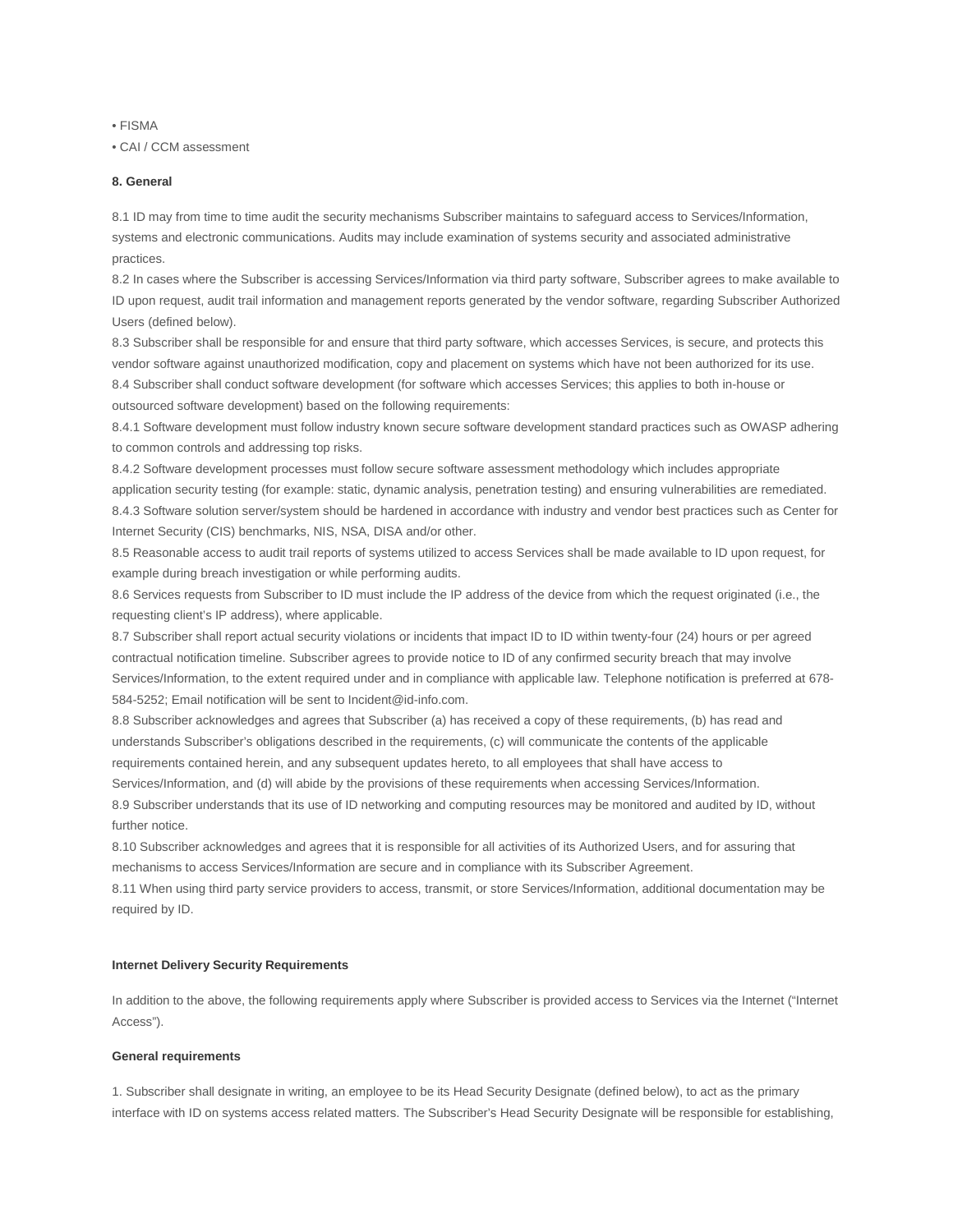administering and monitoring all Subscriber employees' Internet Access, or approving and establishing Security Designates to perform such functions.

2. Subscriber's Head Security Designate or Security Designate shall in turn review all employee requests for Internet Access approval. The Head Security Designate or its Security Designate shall determine the appropriate access to each of the Services based upon the legitimate business needs of each employee. ID shall reserve the right to terminate any accounts it deems a security threat to its Services, systems and/or Information.

3. Unless automated means become available, Subscriber shall request employee's (Internet) user access via the Head Security Designate/Security Designate in writing, in the format approved by ID. Those employees approved by the Head Security Designate or Security Designate for Internet Access ("Authorized Users") will be individually assigned unique access identification accounts ("User ID") and passwords/passphrases (this also applies to the unique Server-to-Server access IDs and passwords/passphrases). ID's approval of requests for Internet Access may be granted or withheld in its sole discretion. ID may add to or change its requirements for granting Internet Access at any time (including, without limitation, the imposition of fees relating to Internet Access upon reasonable notice to Subscriber), and reserves the right to change passwords/passphrases and to revoke any authorizations previously granted. Note: Partially completed forms and verbal requests will not be accepted.

4. An officer of Subscriber agrees to notify ID in writing immediately if it wishes to change or delete any employee as a Head Security Designate, Security Designate, or Authorized User; or if the identified Head Security Designate, Security Designate or Authorized User is terminated or otherwise loses his or her status as an Authorized User.

### **Roles and Responsibilities**

1. Subscriber agrees to identify an employee it has designated to act on its behalf as a primary interface with ID on systems access related matters. This individual shall be identified as the "Head Security Designate." The Head Security Designate can further identify a Security Designate(s) to provide the day to day administration of the Authorized Users. Security Designate(s) must be an employee and a duly appointed representative of the Subscriber and shall be available to interact with ID on information and product access, in accordance with these Access Security Requirements. The Head Security Designate Authorization Form must be signed by a duly authorized representative of Subscriber. Subscriber's duly authorized representative (e.g. contracting officer, security manager, etc.) must authorize changes to Subscriber's Head Security Designate. The Head Security Designate will submit all requests to create, change or lock Security Designate and/or Authorized User access accounts and permissions to ID's systems and information (via the Internet). Changes in Head Security Designate status (e.g. transfer or termination) are to be reported to ID immediately.

2. As a subscriber to Services via the Internet, the Head Security Designate is acting as the duly authorized representative of Subscriber.

3. The Security Designate may be appointed by the Head Security Designate as the individual that the Subscriber authorizes to act on behalf of the business in regards to ID Services access control (e.g. request to add/change/remove access). The Subscriber can opt to appoint more than one Security Designate (e.g. for backup purposes). The Subscriber understands that the Security Designate(s) it appoints shall be someone who will generally be available during normal business hours and can liaise with ID's Security Administration group on information and product access matters.

4. The Head Designate shall be responsible for notifying their corresponding ID representative in a timely fashion of any Authorized User accounts (with their corresponding privileges and access to Services) that are required to be terminated due to suspicion of (or actual) threat of system compromise, unauthorized access to Services and/or Information, or account inactivity.

# **Designate**

1. Is responsible for the initial and on-going authentication and validation of Subscriber's Authorized Users and must maintain current information about each (phone number, valid email address, etc.).

2. Is responsible for ensuring that proper privileges and permissions have been granted in alignment with Authorized User's job responsibilities.

3. Is responsible for ensuring that Subscriber's Authorized Users are authorized to access Services.

4. Must disable Authorized User ID if it becomes compromised or if the Authorized User's employment is terminated by Subscriber.